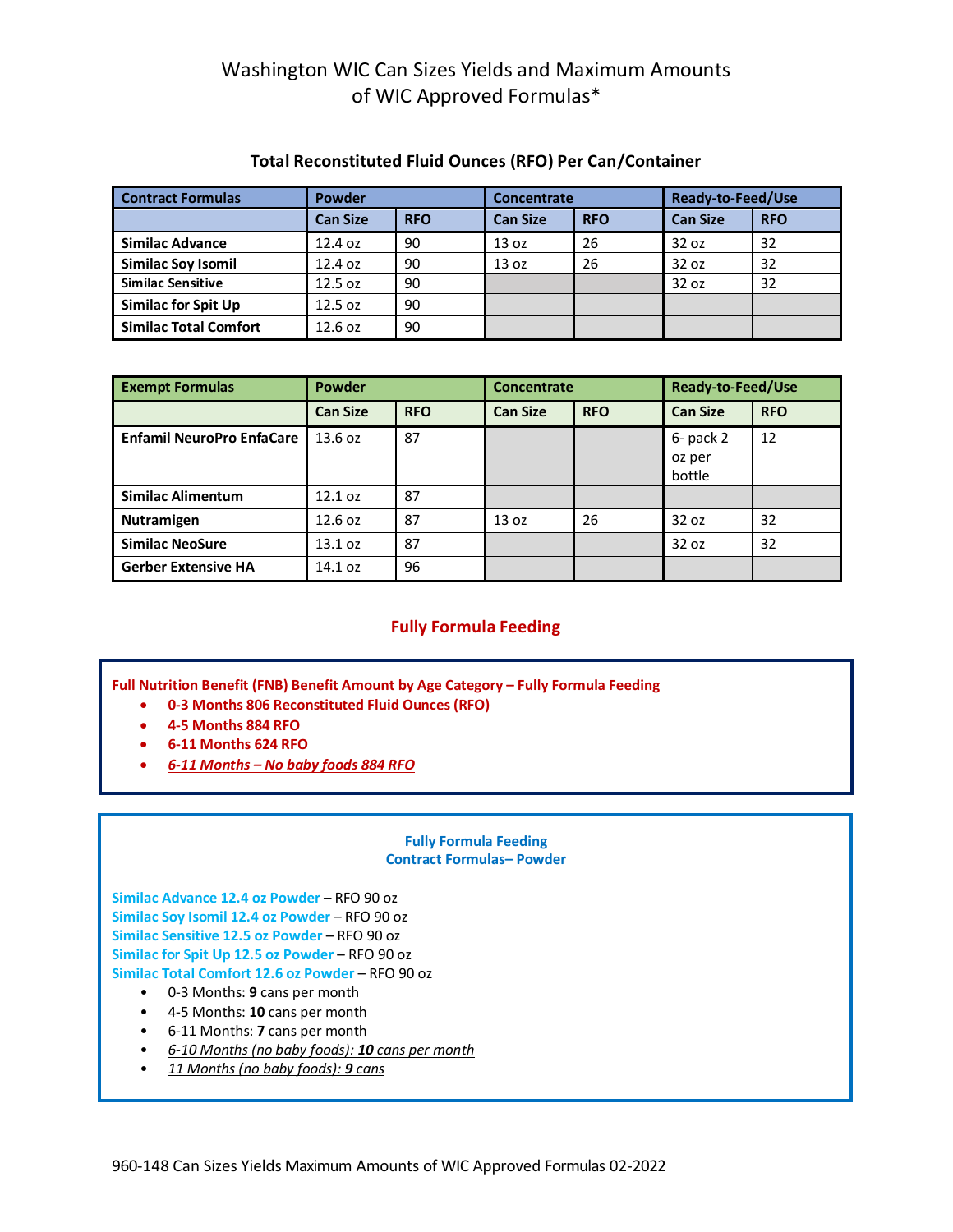

#### **Fully Formula Feeding Contract and Exempt Formulas – Concentrate**

**Similac Advance 13 oz Concentrate** – RFO 26 oz **Similac Soy Isomil 13 oz Concentrate** – RFO 26 oz **Enfamil Nutramigen 13 oz Concentrate** – RFO 26 oz

- **•** 0-3 Months: **31** cans per month
- **•** 4-5 Months: **34** cans per month
- **•** 6-11 Months: **24** cans per month
- **•** *6-11 Months (no baby foods): 34 cans per month*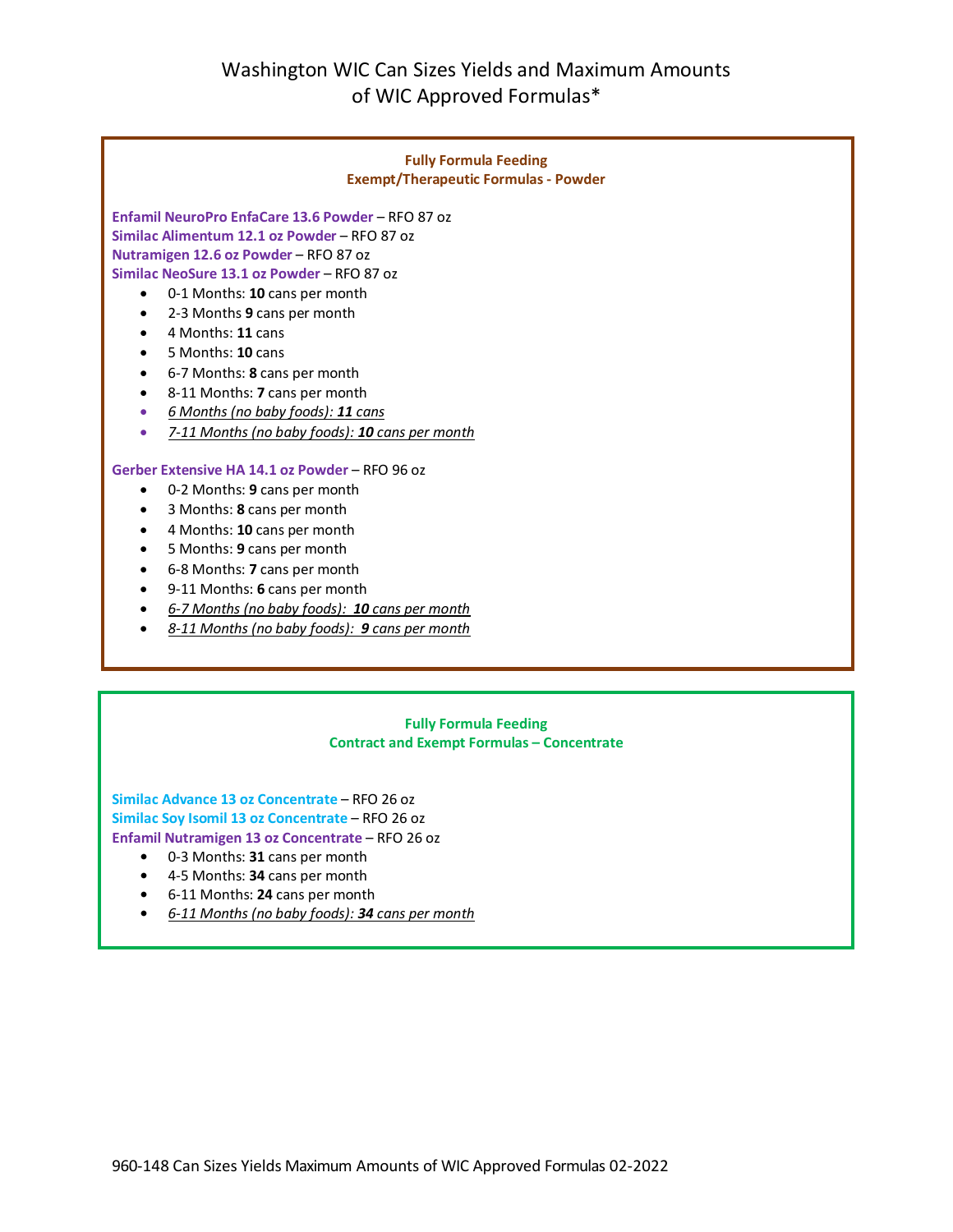# Washington WIC Can Sizes Yields and Maximum Amounts of WIC Approved Formulas\*



## **Partially Breastfeeding < Half Package**

### **FNB Benefit Amount by Age Category – Partially Breastfeeding < Half Package**

- **0 BF Infant 104 RFO**
- **1-3 Months 364 RFO**
- **4-5 Months 442 RFO**
- **6-11 Months 312 RFO**

#### **Partially BF < Half Package Contract and Alternate Contract Formulas - Powder**

**Similac Advance 12.4 oz Powder** – RFO 90 oz **Similac Sensitive 12.5 oz Powder** – RFO 90 oz **Similac Soy Isomil 12.4 oz Powder** – RFO 90 oz **Similac for Spit Up 12.5 oz Powder** – RFO 90 oz **Similac Total Comfort 12.6 oz Powder** – RFO 90 oz

- **•** 0 Months: **1** can
- **•** 1-3 Months: **4** cans per month
- **•** 4-5 Months: **5** cans per month
- **•** 6-7 Months: **4** cans per month
- **•** 8-11 Months: **3** cans per month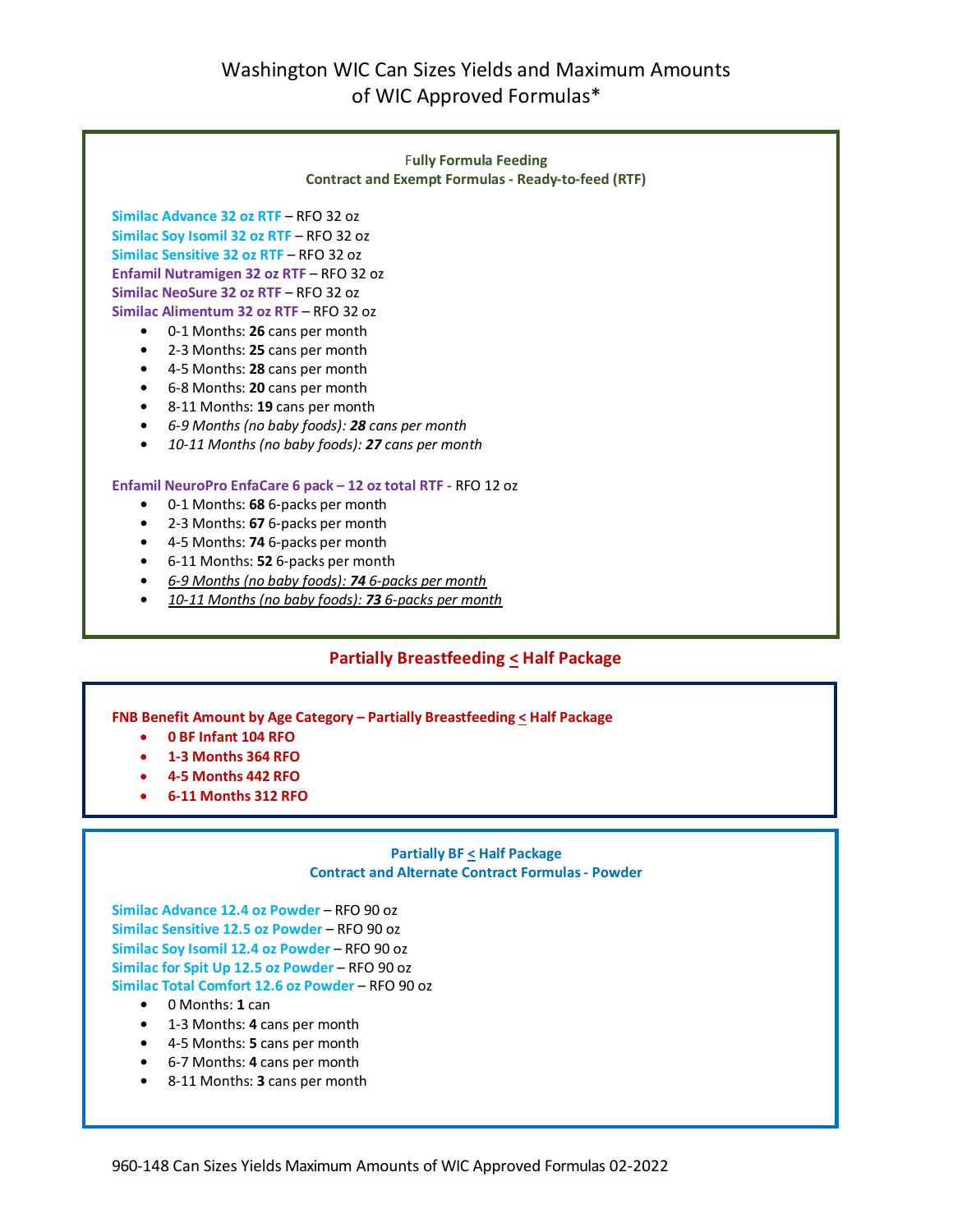

**Similac Advance 13 oz Concentrate** – RFO 26 oz **Similac Soy Isomil 13 oz Concentrate** – RFO 26 oz **Enfamil Nutramigen 13 oz Concentrate** – RFO 26 oz

- 0 Months:  $4$  cans ( $\leq$  104 RFO or 1 can powder)
- **•** 1-3 Months: **14** cans per month
- **•** 4-5 Months: **17** cans per month
- **•** 6-11 Months: **12** cans per month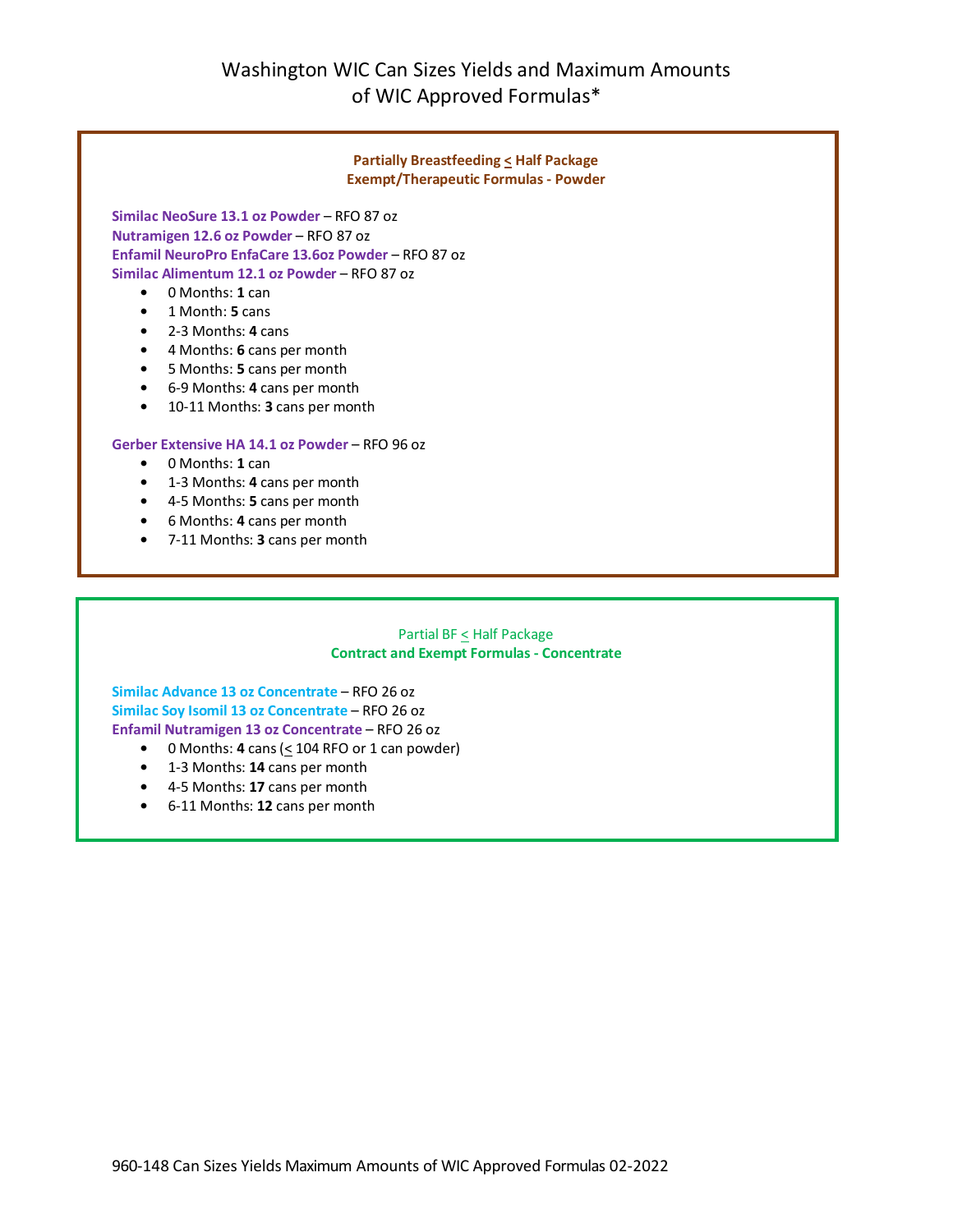### **Partially BF < Half Package Contract and Exempt Formulas - Ready-to-feed (RTF)**

**Similac Advance 32 oz RTF** – RFO 32 oz **Similac Sensitive 32 oz RTF** – RFO 32 oz **Similac Soy Isomil 32 oz RTF** – RFO 32 oz **Enfamil Nutramigen 32 oz RTF** – RFO 32 oz **Similac NeoSure 32 oz RTF** – RFO 32 oz **Similac Alimentum 32 oz RTF** – RFO 32 oz

- $\bullet$  0-1 Months: **3** cans ( $\leq$  104 RFO or 1 can powder)
- 1-2 Months: **12** cans per month
- 3 Months: **11** cans per month
- 4-5 Months: **14** cans per month
- 6-10 Months: **10** cans per month
- 11 Months: **9** cans per month

#### **Enfamil NeuroPro EnfaCare 6 pack – 12 oz total RTF** – RFO 12 oz

- 0 Months: **8** 6-packs per month (< 104 RFO or 1 can powder)
- 1 Months: **31** 6-packs per month
- 2-3 Months: **30** 6-packs per month
- 4-5 Months: **37** 6-packs per month
- 6-11 Months: **26** 6-packs per month

\*The amounts in the tables above are based on an infant certified in the first month of life. If the infant is certified later the amounts may fluctuate slightly because the system calculates issuance based on an average.

\*Rounding methodology calculates benefit issuance based on age and averages the amount needed over a specific timeframe. This result in participants who are the same number of months old but different number of days old being issued slightly different benefit packages.

#### Example:

- Two 1-month old infants drinking 10 oz of Similac Advance powder formula/day
- Infant A is 41 days and Infant B is 53 days on the day they are issued their 1-3 month benefit package
- Infant A receives 13 cans and Infant B receives 10 cans over the timeframe
- Infant A receives more because they have more days remaining in the 1-3 month timeframe

#### **Notes:**

- Cascades calculates the number of cans of formula needed per category per month based on the total ounces of formula per day entered on the infant's health information screen.
- For more information regarding the use of rounding up methodology to calculate formula issuance please see:
	- o 7 CFR 246.10(h)
	- o USDA Special Supplemental Nutrition Program for Women, Infants and Children (WIC) Food Package Policy and Guidance – March 2018